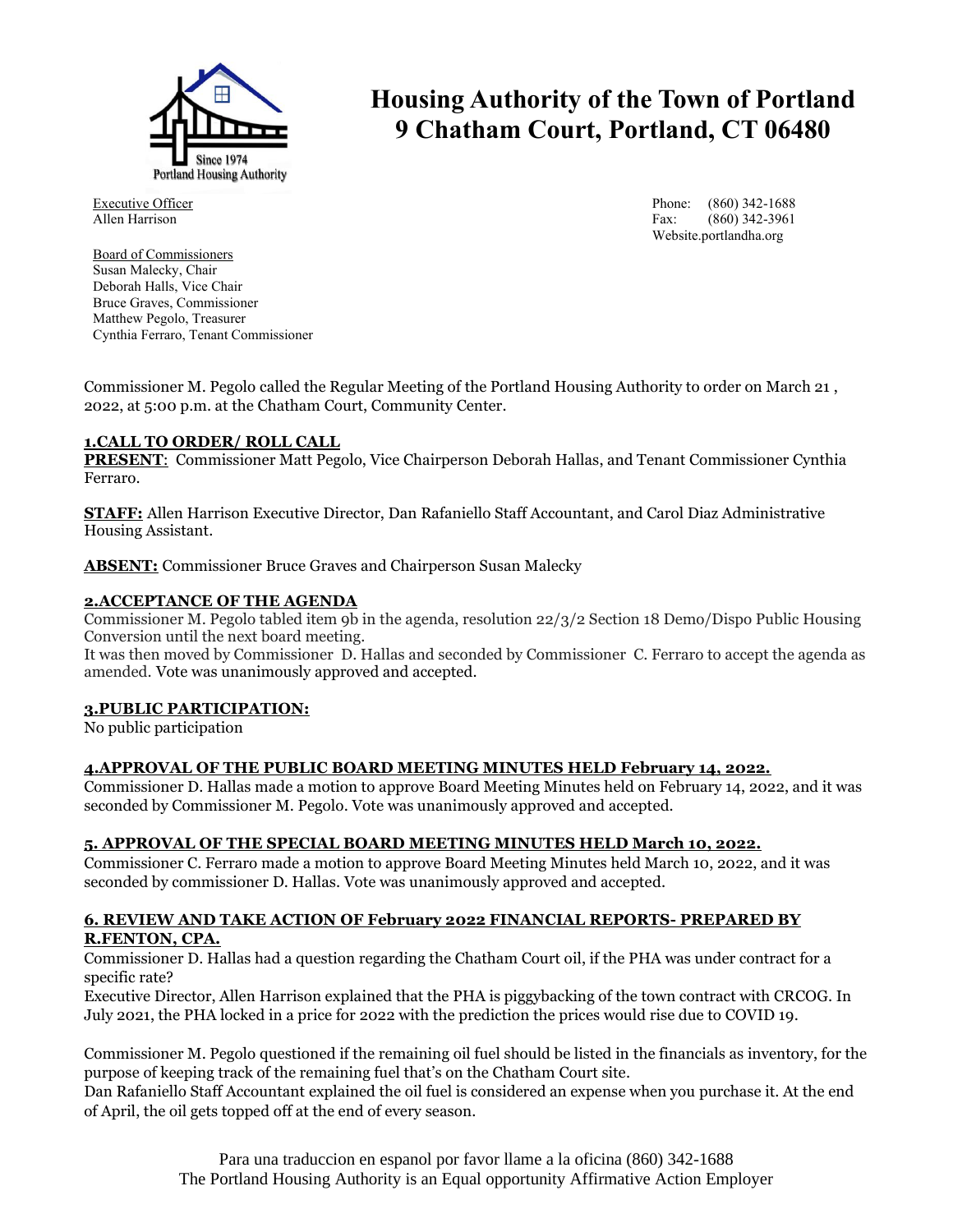Commissioner M. Pegolo requested a motion to approve February 2022 Invoices for the Operating Expenses Master Account & Section 8 Accounts. Commissioner C. Ferraro made a motion to approve, and it was seconded by commissioner D. Hallas. Vote was unanimously approved and accepted.

There being no further discussion

Commissioner M. Pegolo requested a motion to approve February 2022 Bank accounts and Credit Cards Commissioner C. Ferraro made a motion to approve, and it was seconded by commissioner D. Hallas. Vote was unanimously approved and accepted.

## **7. COMMUNICATIONS/CORRESPONDENCE**

Executive Director, Allen Harrison related to the Board of Commissioners per Chair Susan Malecky that Commissioner Bruce Graves presented his resignation to the Board of Commissioners. He also communicated UNITED CT program has shut down assistance with those who have COVID 19 rental hardship and would only pay for the tenants who applied before February 2022.

# **8.EXECUTIVE DIRECTORS REPORT: Chatham Court, Quarry Heights, and Section 8**

Carol Diaz reported Quarry Heights is currently at 100%. Chatham Court had one vacancy and it was filled in that same month. One notices to quit was served. Carol Diaz communicated per Sue Nellis there are no uncollected debts from vacated tenants from Chatham Court or Quarry Heights for the year ending. So, there will be no Write -Offs year ending 3/31/2022.

| <b>Office Report:</b> Tar's ending numbers for the month of February 2022: |            |                             |         |
|----------------------------------------------------------------------------|------------|-----------------------------|---------|
| CC-active tenant's balance:                                                | \$1,439.00 | QH-active tenant's balance: | \$61.00 |
| CC-move out balance:                                                       | 80         | OH-move out balance         | \$ 0.00 |

The PHA currently has 50 regular housing vouchers leased as of February 1st, 25 Project Based Voucher at QH, 3 families that ported out for a total of 78 with 6 families looking for units.

**Maintenance Report**: 56 Work Orders created for the month 4 Work Orders remain open. Average turnaround time for regular work orders is 2 days. 2 emergency work orders for this month and 7 annual inspections. Jeff has attended a training/seminar that NAHRO hosted. Maintenance staff (Jeff and Sean) have also taken an OSHA/safety training this month. Fire/emergency light testing have been inspected at both properties. Maintenance dept has busy with snow removal and keeping up with the grounds on daily basis at both Properties along with weekly cleanings of community rooms and laundry rooms.

## **9. OLD/NEW BUSINESS**

**a)** Review and Take Action on **Resolution 22.3.1 Board of Commissioners By- Laws.**

#### **RESOLUTION 22.3.1 BOARD OF COMMISSIONERS BY-LAWS**

**WHEREAS**, the Commissioners of the Portland Housing Authority have reviewed the Amendments to by-laws; and

**WHEREAS**, the by-laws of the Authority shall be amended only by resolution, adopted by the affirmative vote of at least three (3) Commissioners of the Authority at a regular or a special meeting, held after seven (7) days written notice of the substance of the proposed amendments.

**BE IT THEREFORE RESOLVED** that the Commissioners of the Portland Housing Authority certify and approve the updated by-laws.

**FURTHERMORE**, that the Executive Director be, and hereby is, authorized to submit to the Town the amended bylaws of the Portland Housing Authority.

It was moved by commissioner C. Ferraro and seconded by commissioner D. Hallas to adopt the above Resolution as

Para una traduccion en espanol por favor llame a la oficina (860) 342-1688 The Portland Housing Authority is an Equal opportunity Affirmative Action Employer